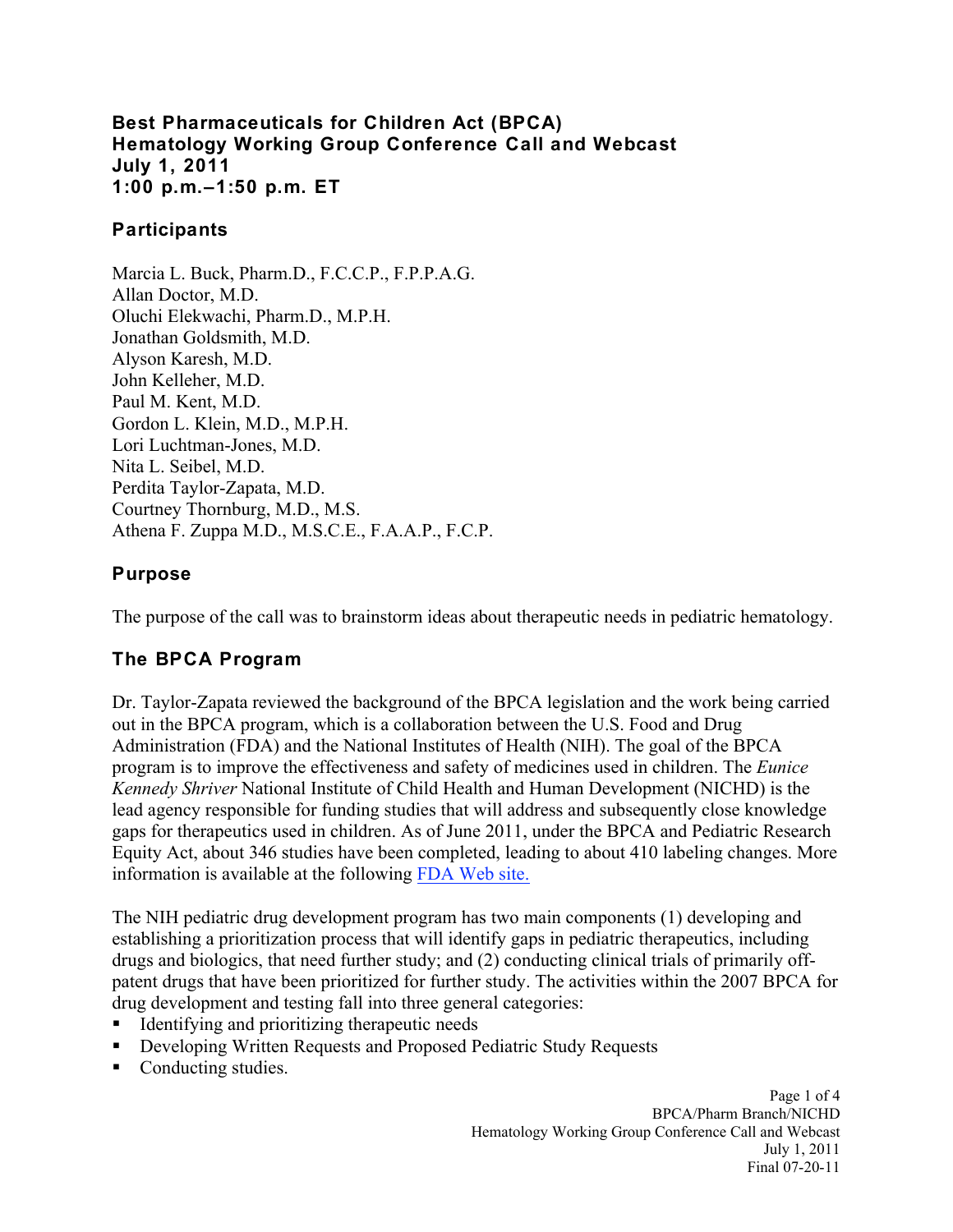BPCA outreach efforts include key experts in the field of pediatric pharmacology, mass outreach to major pediatric organizations, the development of therapeutic area working groups, and annual meetings to present working groups' recommendations and develop a priority list of needs in pediatric therapeutics. The BPCA program has continued to improve the prioritization process by making it more objective, increasing global outreach with a broader range of stakeholders and earlier expert input, and including outside evaluators.

Each year, the NICHD identifies three new areas for focus for that calendar year. Therapeutic area working groups are pulled together to discuss the therapeutic needs in that area of pediatric medicine. The NIH asks for recommendations of drugs (drug classes), biologics, and/or other areas of research that affect therapeutics that need further study in pediatrics.

For 2011, the therapeutic areas are pulmonary, hematology, and renal. Working groups for these three areas have been formed. The groups will meet via teleconference two or three times a year. Minutes of meetings will be posted on the BPCA Web site and distributed to working group members. The working groups' recommendations will be presented at the 2011 annual BPCA prioritization meeting and could lead to future studies, workshops, and publications. Working groups will be invited to participate in the annual meeting.

The BPCA mandate is to identify needs in pediatric therapeutics. The NICHD is fully aware that other institutes have led research efforts and funded studies in each of the therapeutic areas. The NICHD is not trying to duplicate any other research efforts. During the 2010 outreach process, the NICHD received the following comments about the needs in pediatric hematology:

 The lack of dosing and safety data for therapeutics for pediatric thrombosis, including aspirin, low molecular weight (LMW) heparin, warfarin, and tissue plasminogen activator  $(tPA)$ .

## **Open Forum**

The group discussed the following issues related to pediatric thrombosis:

- Thromboses are complicated by calcification and bone formation in blood vessels in postdialysis patients. The hematology and renal groups could work together on this crosscutting issue.
- Heparin and other blood products (e.g., albumin, Plasmanate) are contaminated with aluminum and could be a problem for patients who receive them long-term. The FDA rule about aluminum contamination in parenteral nutrition solutions does not apply to biologics.
- Safely monitoring heparin is a major problem—particularly in younger children and children with multiple central lines.
- The priority list does not include a generation of drugs that includes direct Factor Xa inhibitors, direct thrombin inhibitors, and platelet therapeutics. There are almost no data on the use of these products in children. These products lack reversibility but have some advantages.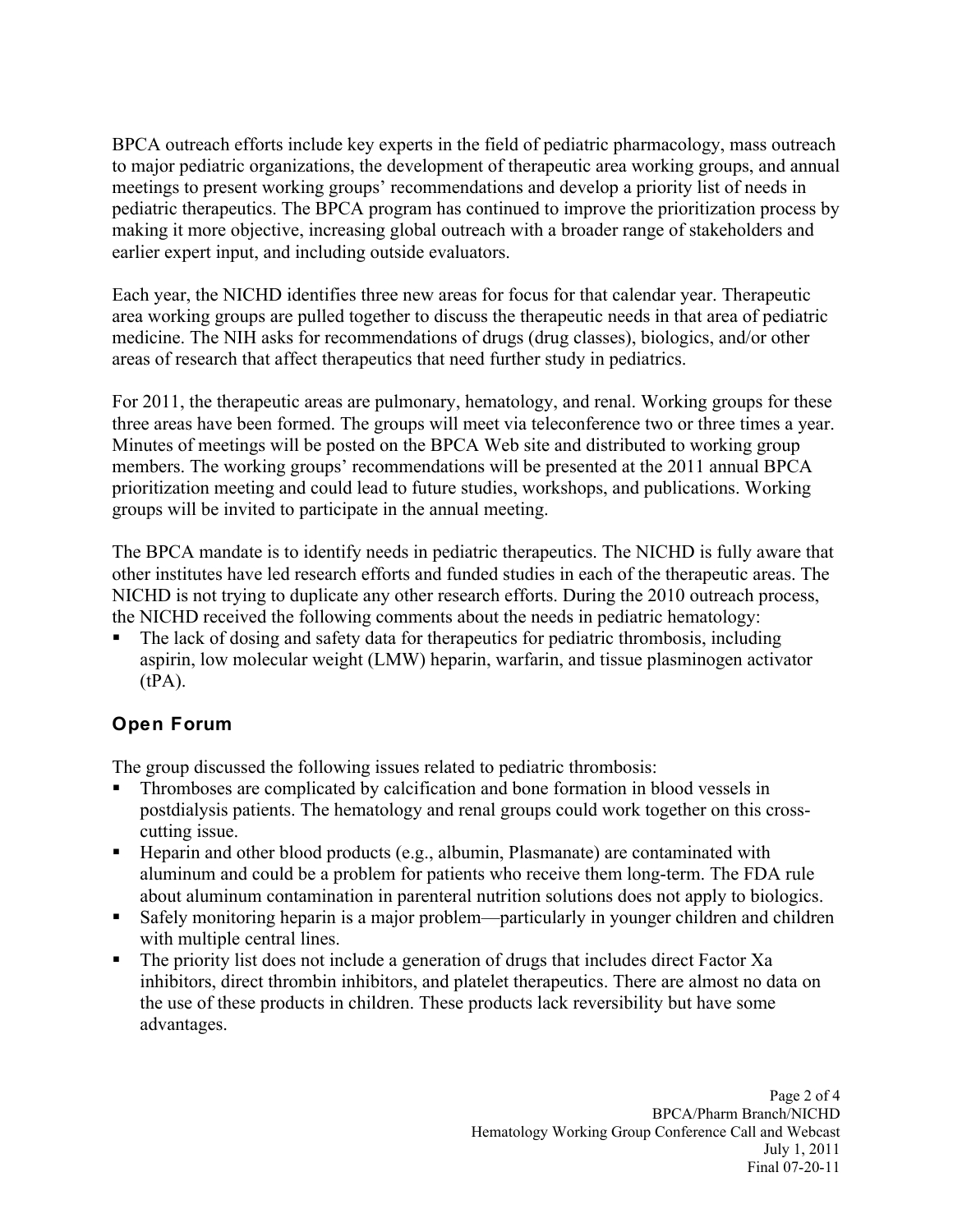- Children with congenital heart defects are at the greatest risk for heparin-induced thrombocytopenia (HIT). Alternatives to heparin are needed when HIT is suspected. Alternatives are also needed for children with compromised renal function or hepatic failure.
- There have been some publications about age-based dosing of LMW heparin, but further study in a larger population is needed.
- Dosing recommendations for tPA vary widely.
- Researchers are looking for safe ways to reduce post-thrombotic syndrome.
- More information is needed about dosing based on age and developmental stage for older drugs such as heparin and warfarin.
- More information is needed about options to reverse anticoagulation in children who experience bleeding while on anticoagulants.
- The group should consider pharmacogenetic studies of warfarin and other agents in children.
- Aspirin may cause gastrointestinal complications. The group should decide whether to study low dose aspirin or buffered aspirin.
- In treating stroke in children, a major problem is whether to use aggressive anticoagulation. The adult literature cannot be translated to children because the mechanisms of disease are so different. Risk of bleeding is a concern in children.
- The International Pediatric Stroke Study is conducting observational studies but does not have much data about dosing and safety in children with strokes.
- It is not known whether children should receive tPA in the critical hours after a stroke. A large number of pediatric stroke patients have sickle cell disease, and there is no information on treatments other than transfusion.
- For children with congenital heart defects, there is debate about whether to treat a venoocclusive thrombus in the catheterization laboratory or with low-dose tPA.
- There are more data for aspirin than for other antiplatelet agents. The group should not limit consideration to aspirin.
- **Tranexamic acid is a new drug used to control bleeding. The drug is used in adult women,** but there are no data in children. Because of concerns about renal failure with Amicar, clinicians are using tranexamic acid instead.

The group discussed the following additional issues:

- The group should consider whether arterial and venous clots are different diseases and should have separate recommendations.
- Arterial clots are not as common as venous clots, except in sickle cell disease. Data could first be collected on agents in the context of venous thrombosis. It would be reasonable to look at antiplatelet agents and tPA in the context of arterial disease.
- An article from the BPCA hydroxyurea study was recently published in *The Lancet*. A longterm follow-up study is ongoing. Manuscripts from hydroxyurea studies in older children will be published in the near future, and additional studies are starting. It is hoped that the research will lead to a label change.
- Erythropoietin was nominated for use in renal patients, and the renal working group will consider it. Erythropoietin was also nominated for use in neonates for hypoxic-ischemic encephalopathy, but there is no indication for that use.
- Children who receive long-term parenteral nutrition can only get iron intramuscularly or intravenously, which increases the number of times the central line is opened and increases